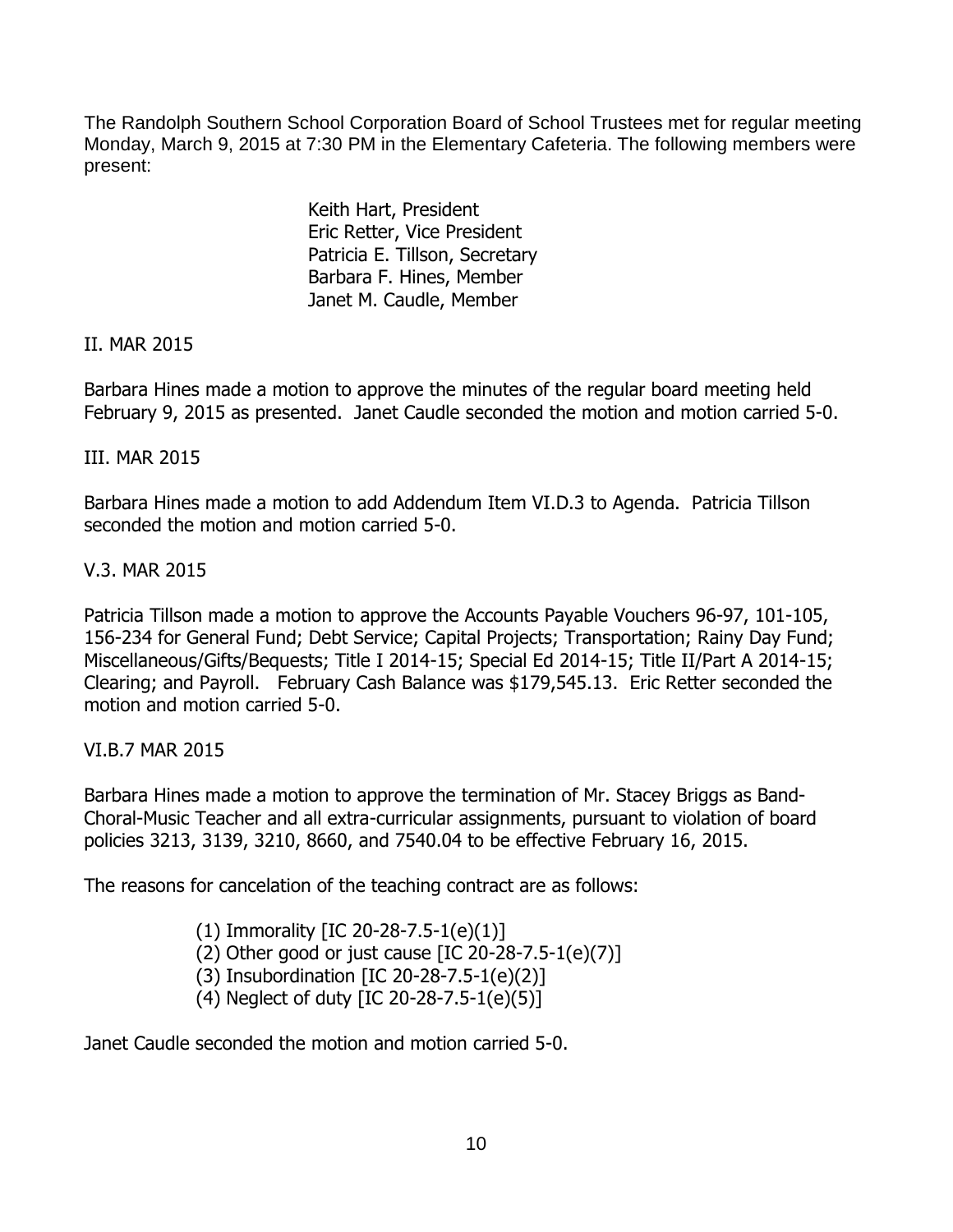### VI.B.8 MAR 2015

Patricia Tillson made a motion to approve Katrina Weddle as a bus driver for the newly created route. The rate of pay will be \$63.56 for 64 days for a total of \$4,067.84. Barbara Hines seconded the motion and motion carried 5-0.

### VI.B.9 MAR 2015

Janet Caudle made a motion to approve Jordan Pike as Music/Choral/Band Substitute Teacher at \$90.00 per day. An expanded criminal history check is on file. Patricia Tillson seconded the motion and motion carried 5-0.

### VI.B.10 MAR 2015

Patricia Tillson made a motion to approve Kathryn Anderson as Special Education Paraprofessional at the Jr/Sr High School beginning March 16 at \$9.58 per hr. for 7 to 7½ hrs. per day depending upon Special Education mini-bus transportation. An expanded criminal history check is on file. Barbara Hines seconded the motion and motion carried 5-0.

### VI.B.11 MAR 2015

Janet Caudle made a motion to approve Marlene Reedy as the Substitute Spanish Teacher during the maternity leave of the regular teacher. The teaching assignment will be from March 2 to April 10, 2015 at a daily rate of \$170.19. Any absence due to sickness or personal days will be paid at Mrs. Reedy's normal paraprofessional rate. Patricia Tillson seconded the motion and motion carried 5-0.

#### VI.B.12 MAR 2015

Barbara Hines made a motion to approve the maternity leave for Brittney Andrews from May 4 to June 15, 2015. Patricia Tillson seconded the motion and motion carried 5-0.

## VI.C.3 MAR 2015

Barbara Hines made a motion to approve the following fund raiser:

Group: Spirit Store, Lauren Day, Contact Person Event: Students vs Staff Basketball Game on Friday, April 24<sup>th</sup>. Anticipated Income: \$300 Method: Basketball game, contest during half time and admission. Purpose: Operation Budget

Eric Retter seconded the motion and motion carried 5-0.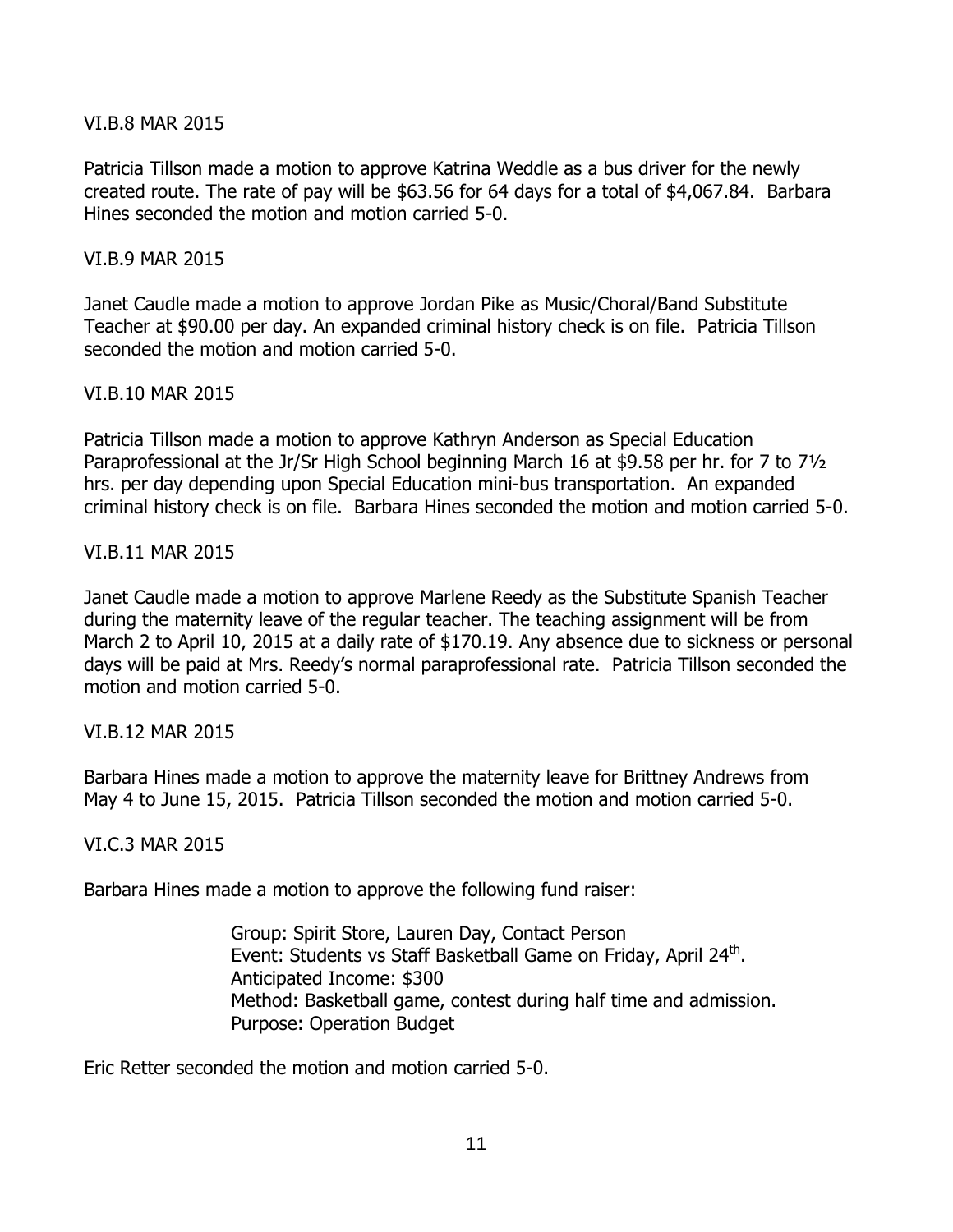## VI.D.5 MAR 2015

Patricia Tillson made a motion to approve the request by the Fellowship of Christian Athletes, Kansas City, MO with the Lynn Friends Church as the local sponsor to utilize the facilities including gym spaces, locker rooms and other areas as assigned by the administration from June 8 to June 12, 2015 at no charge. The persons in charge are Scott Miller and Jerimy Stephan. Certificate of liability insurance is on file. Barbara Hines seconded the motion and motion carried 5-0.

### VI.D.6 MAR 2015

Barbara Hines made a motion to approve the approve the request of Lynn High School Alumni Committee to use the Jr./Sr. High School cafeteria for the annual Alumni Banquet on Saturday June 13, 2015. The RS cafeteria staff will prepare the meal and directly charge the alumni committee. The person in charge is Tom McFarland. Eric Retter seconded the motion and motion carried 5-0.

#### VI.D.7 MAR 2015

Barbara Hines made a motion to approve the use of the Elementary and Jr. High School gyms, scoreboards, tables, and chairs on March 27, 28 and 29, 2015 for a Girls Fifth Grade through Eight Grade Basketball Tourney. Jerimy Stephan is the contact person. Janet Caudle seconded the motion and motion carried 5-0.

#### VI.F.1 MAR 2015

Barbara Hines made a motion to approve a balanced calendar for the 2015-2016 as presented. Superintendent Bowsman shared the results of the survey given to the teachers, two administrators, social worker and nurse. 42 staff members were polled and 32 responded. 15 people voted for balanced, 13 voted for traditional and 4 had no preference. Two Discussion meetings were held in December 2014 and January 2015. Janet Caudle seconded the motion and motion carried 4-1 with Pat Tillson voting no. (Copy Attached.)

#### VII.A. MAR 2015

Mr. Knotts reported that the Jr. High and Sr. High Archery teams qualified for the State meet and will be in Indianapolis on Saturday, March 14 for the competition. FFA served the staff breakfast on February  $26<sup>th</sup>$ . The high school achieved a 2014 graduate rate of 95.6%.

#### VII.B. MAR 2015

Mr. Allen stated that he had applied for a grant to purchase archery materials to extend the archery program to the Elementary; Math Bowl team placed  $4<sup>th</sup>$  in their Division; Sixth Grade Girls Basketball Team won the County Championship; students and staff collected \$1452.07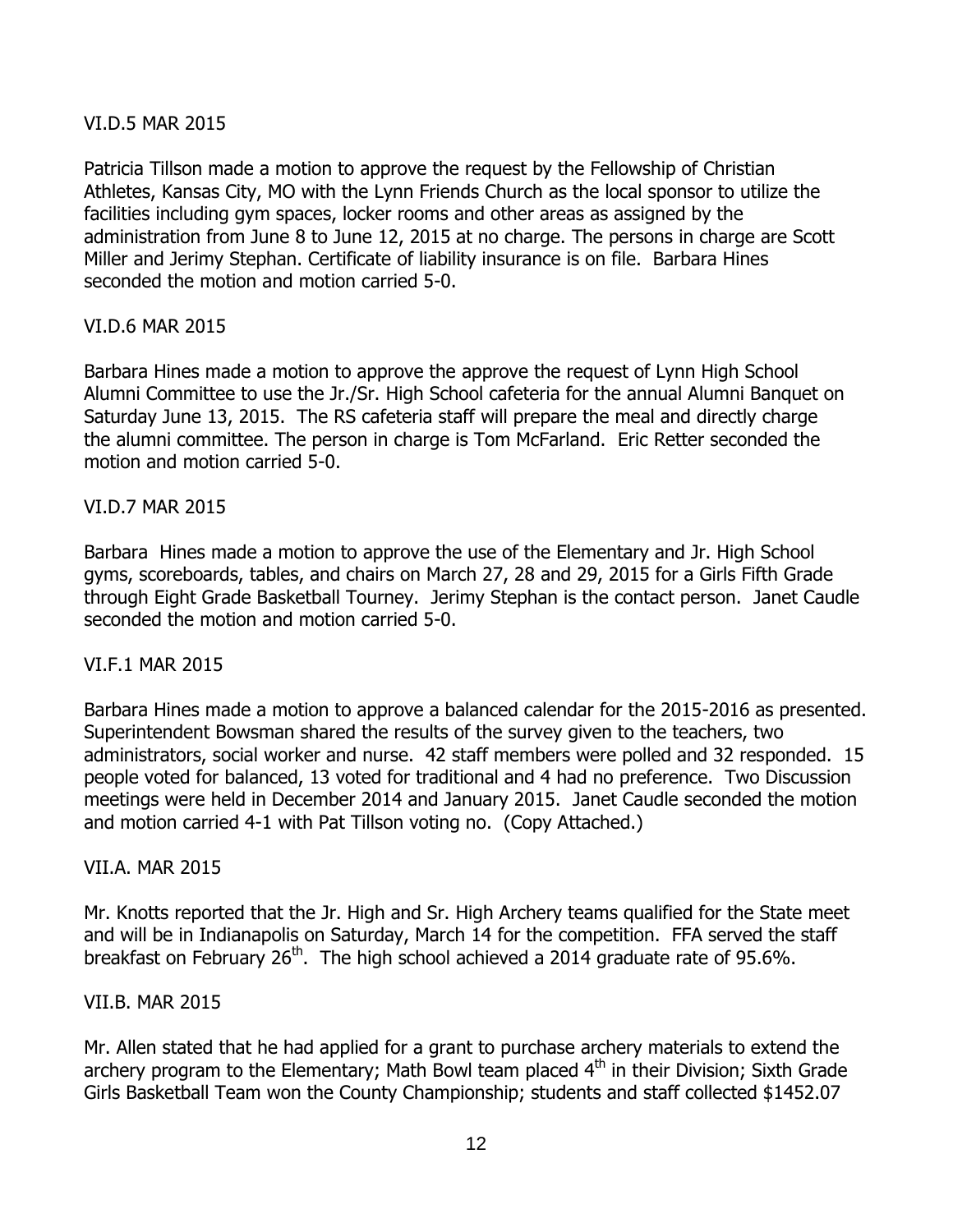for the Pennies for Patients fundraiser; Boomer from the Indiana Pacers presented a program in preparation of ISTEP testing; third grade will start I READ testing and the second portion of ISTEP will be held at the end of April. Kindergarten Round-Up for 2015-16 will be held April  $8<sup>th</sup>$ , 7:30 to 11:00 AM and 11:30 AM to 2:30 PM. The banner announcing RSE's IDOE rating of "A" was displayed. It will be hung outside of the Elementary entrance.

## VIII. MAR 2015

Mr. Bowsman reported that RSSC was not selected for the second stage of the DOE \$100,000 technology grant which means that the 1:1 process will continue through Textbook Rental Fund; inclement weather has delayed the completion of the CCTV cameras; and, the continuing issue of school planning based on the current Indiana education funding formulas.

Several items were discussed for summer maintenance repairs and projects including paving; high school gym floor refinishing; landscaping; painting; boiler preventative maintenance contract; cafeteria tables; and, replacing the current school sign with a wireless color electronic sign. The PTO has shown interest in helping with the funding of an electronic sign. Prioritizing and selection of these projects will need to be made soon in order to schedule the work. Mr. Bowsman reviewed utility, cleaning supplies, trash costs for 2014. RSSC had a General Fund budget of \$121,800. Corporation spent \$137,933 which was \$16,133 over budget. Costs were attributed to harsh winter in 2014, summer lunch program and the Mandarins Group staying for a week during the summer of 2014.

The next weather make-up days will be April 3, May 28 and May  $29<sup>th</sup>$  with the last teacher day on June 1<sup>st</sup>.

The December 1, 2014 special Education count was lower this year than last year which equates to a loss of \$13,813.00 for February through May 2015 tuition payments.

School Bus inspection is scheduled for April 9<sup>th</sup>.

There was no faculty, staff, student or comments.

#### X. MAR 2015

Jerimy Stephan spoke on behalf of the FCA and expressed his appreciation for the support of the mission project.

#### VI.D.8 MAR 2015

Mr. Scott Miller asked for the use of the facilities for a Good Friday service. Barbara Hines made a motion to approve the use of the High School Cafetorium on Friday, April 3, 2015, 5:00 PM to 9:00 PM by the Lynn Friends Church, Scott Miller as Contact Person. Janet Caudle seconded the motion and motion carried 5-0.